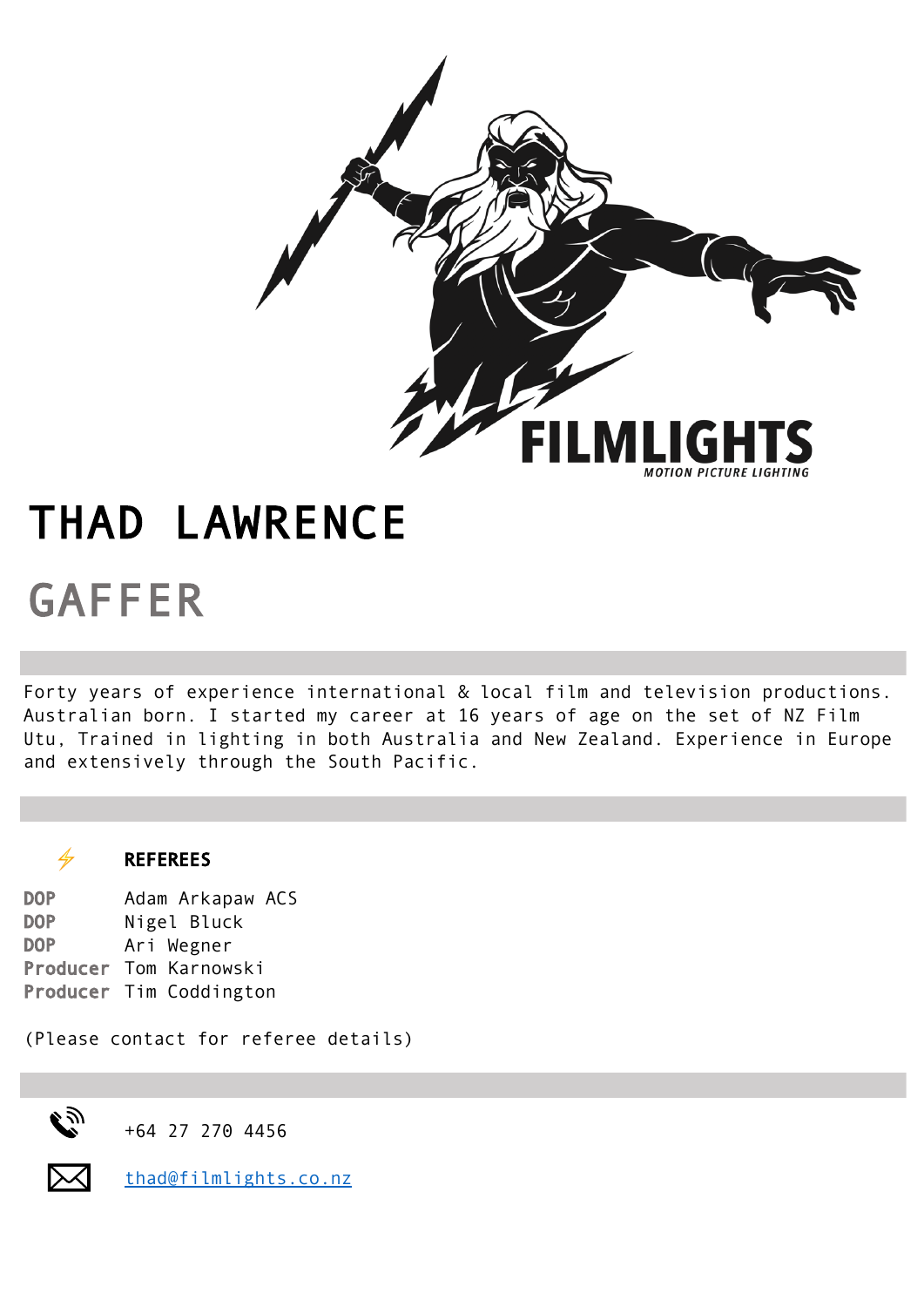## FEATURE & DRAMA EXPERIENCE

Main Unit Gaffer 2021 **NO EXIT DIR Damien Power** Main Unit Gaffer 2020 MR CORMAN DIR Joseph Gordan Levitt

Main Unit Gaffer 2019 BLACK AF **DIR Brennan Shroff** 

Main Unit Gaffer 2019 ONLY CLOUD KNOWS DIR Xiaogang Feng

Second Unit Gaffer 2016 MEG DIR James Madigan

Main Unit Gaffer 2016 AMERICAN PLAYBOY DIR Richard Lopez

Main Unit Gaffer 2012 TOP OF THE LAKE **Dir Jame Campion** 

Main Unit Gaffer 2021 ONE OF US IS LYING DOP Cameron Duncan NBC DOP DJ Stipson

Quick as a Wink Ltd **DOP** Jaron Presant

Main Unit Gaffer 2020 THE POWER OF THE DOG DIR Jane Campion Bad Girl Creek Prod Ltd DOP Ari Wegner

Netflix Productions DOP Adam Bricker

Main Unit Gaffer 2018 THE LUMINARIES DIR Claire McCarthy The Luminaries Production DOP Denson Baker

Netflix DOP Milton Kam

Second Unit Gaffer 2016 ASH Vs EVIL DEAD 2 DIR Charlie Haskell Starz Evil Dead **DOP** Drew McGeorge

MTV NZ LTD DOP Aaron Morton

Main Unit Gaffer 2014 THE LIGHT BETWEEN OCEANS DIR Derek Cianfrance Dreamworks DOP Adam Arkapaw ACS

Main Unit Gaffer 2013 THE DARK HORSE **DIR James Napier** Four Knights Films<br>
DOP Denson Baker

Main Unit Gaffer 2012 **EVERYTHING WE LOVED** DIR Max Curry Hijinx Pictures DOP Dave Garbett

Main Unit Gaffer 2012 PIRATES OF THE AIRWAYS DIR Charlie Haskell Making Movies **DOP** Rob Marsh

Interstate DOP Simon Raby

Curious Ltd DOP Xiaodineg Zhao

Manu One Ltd DOP Drew McGeorge

Main Unit Gaffer 2015 CHRONICLES OF SHANNARA DOP Michael Bonvillain ASC DOP Rodney Charters ASC

BBC DOP Adam Arkapaw ACS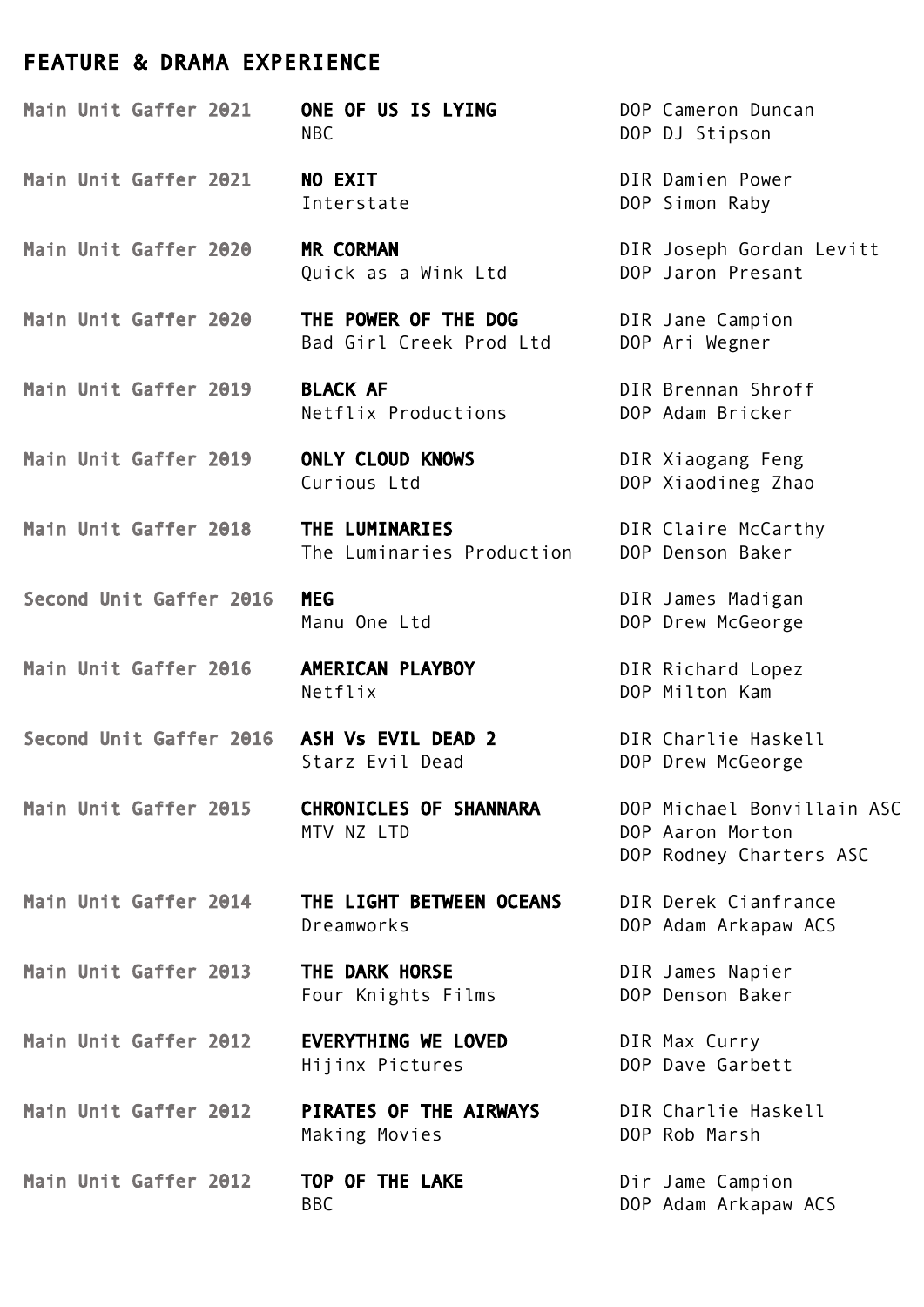Main Unit Gaffer 2011 SIONES WEDDING 2 Dir Simon Bennett

Main Unit Gaffer 2011 ICE CAPTAIN Dir Leanne Pooley

Main Unit Gaffer 2011 TWO LITTLE BOYS Dir Rob Sarkies

Main Unit Gaffer 2010 WRH - WAITANGI Dir Pete Burger

Main Unit Gaffer 2008/9 RPM Dir Various

Main Unit Gaffer 2008 UNDER THE MOUNTAIN Dir Jonathan King

Main Unit Gaffer 2005 RIVEROUEEN Dir Vincent Ward

Main Unit Gaffer 2003 SPOOKED Dir Geoff Murphy

Main Unit Gaffer 2002/3 DINO THUNDER Dir Various Village Roadshow Productions DOP Simon Reira

Main Unit Gaffer 2001 SUPERFIRE **Dir Steve Quale** Super Productions Ltd DOP Bill Wages ASC

Main Unit Gaffer 2000 VERTICAL LIMIT Dir Martin Campbell

South Pacific Pictures DOP Marty Smith

Making Movies Ltd DOP Simon Baumfield

Tent Pole Productions Ltd DOP Jac Fitzgerald

Main Unit Gaffer 2010 LOVE BIRDS **Direct Paul Murphy** General Film Corp Ltd DOP Alun Bollinger

Main Unit Gaffer 2009 **HOPES AND DREAMS** Dir Brendon Donovan Hope and Dreams Ltd **DOP** Tristan Malani

Main Unit Gaffer 2009 SKYRUNNERS Dir Ralph Helmecker Walt Disney Productions DOP Rob March

Village Roadshow Productions DOP Neil Cervin

Red Head Films **DOP** Richard Bluck

Main Unit Gaffer 2006 FATAL CONTACT/BIRD FLU Dir Richard Pierce Film Factory Ltd **DOP** Ivan Strausborgh

Main Unit Gaffer 2004/5 HERCULES Dir Roger Young Coote Hayes Productions Ltd DOP Donald M Morgan ASC

Main Unit Gaffer 2003/4 **NINJA STORM** Dir Various Village Roadshow Productions DOP Simon Reira

Silverscreen Films **DOP** Rewa Harre

Eyeworks DOP Adam Clarke

Silverscreen Films **DOP** Alun Bollinger

Sony Pictures USA DOP David Tattersal ASC